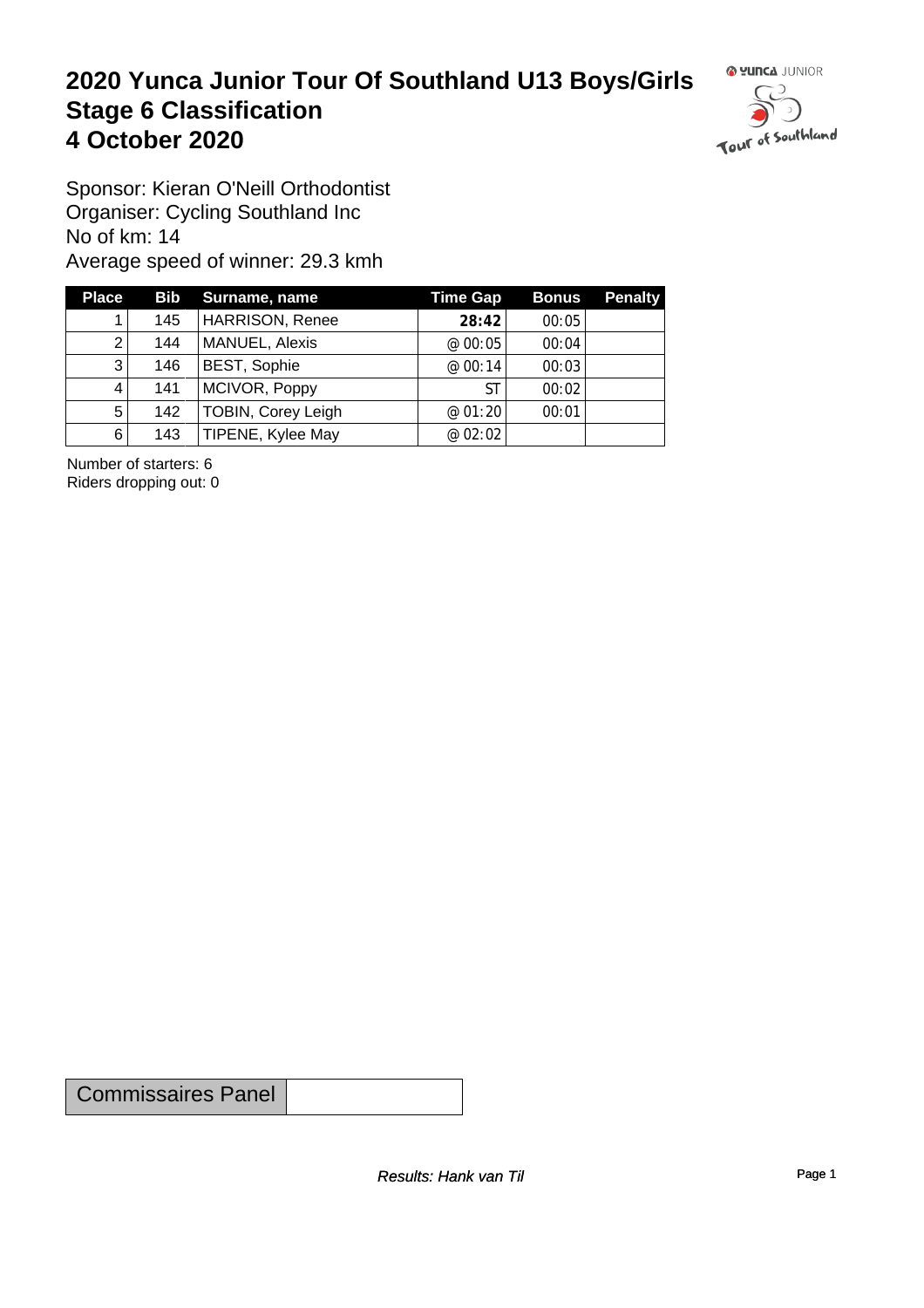## **2020 Yunca Junior Tour Of Southland U13 Boys/Girls General Classification (Stage 6)**<br>4 October 2020 **4 October 2020**



Organiser: Cycling Southland Inc

| <b>Place</b> |     | Bib Surname, name      | Time Gap |
|--------------|-----|------------------------|----------|
|              | 145 | <b>HARRISON, Renee</b> | 2:42:42  |
|              | 141 | MCIVOR, Poppy          | @02:17   |
| 3            | 146 | <b>BEST, Sophie</b>    | @ 03:31  |
| 4            | 144 | MANUEL, Alexis         | @ 07:43  |
| 5            | 142 | TOBIN, Corey Leigh     | @09:40   |
| 6            | 143 | TIPENE, Kylee May      | @23:47   |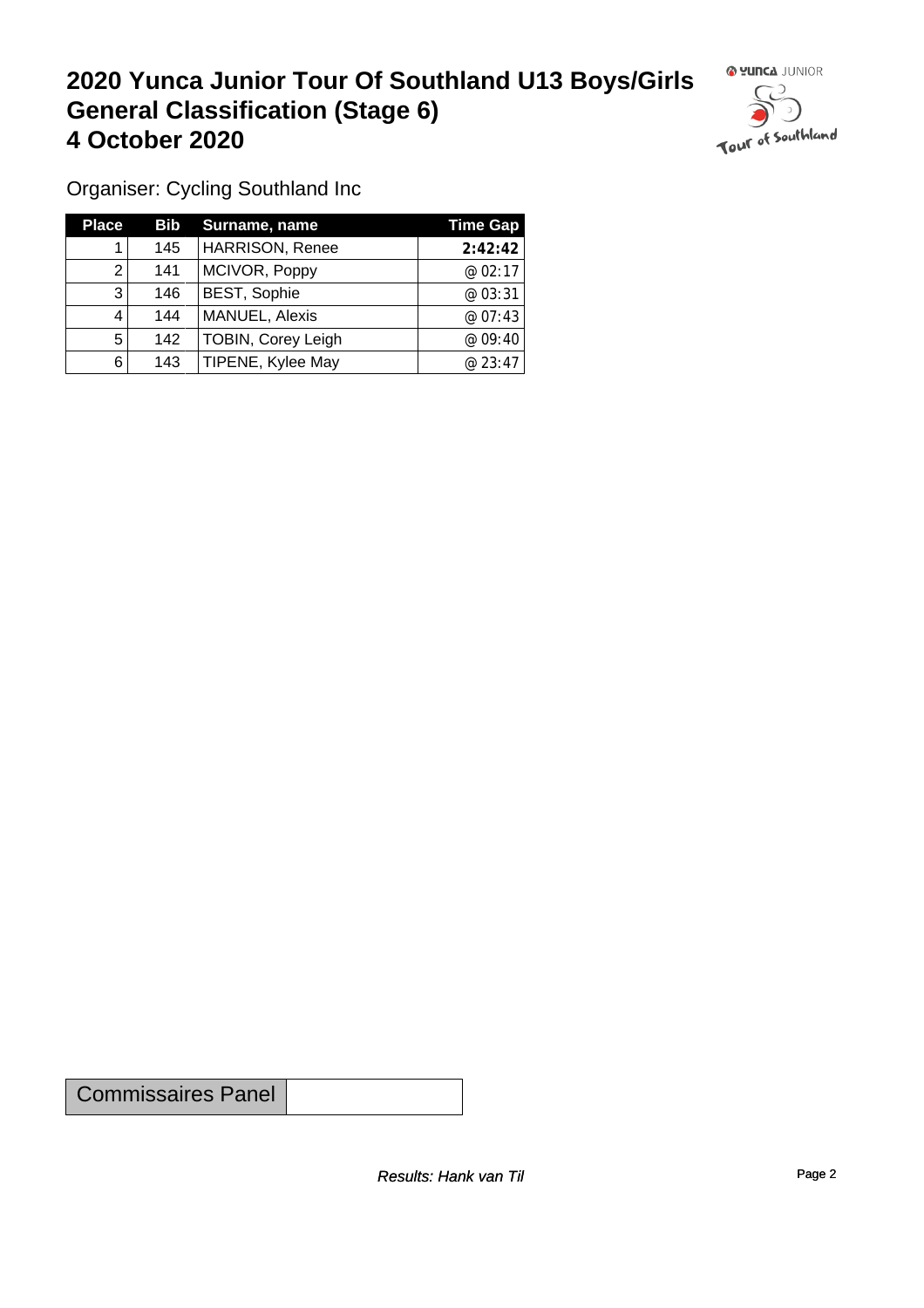### **2020 Yunca Junior Tour Of Southland U13 Boys/Girls Sprint Classification (Stage 6) 4 October 2020**



Organiser: Cycling Southland Inc

| <b>Place</b> |     | <b>Bib</b> Surname, name | <b>Points</b> |
|--------------|-----|--------------------------|---------------|
|              | 144 | <b>MANUEL, Alexis</b>    | 14            |
|              | 145 | <b>HARRISON, Renee</b>   | 11            |
| 3            | 142 | TOBIN, Corey Leigh       |               |
|              | 141 | MCIVOR, Poppy            |               |
| 5            | 146 | <b>BEST, Sophie</b>      |               |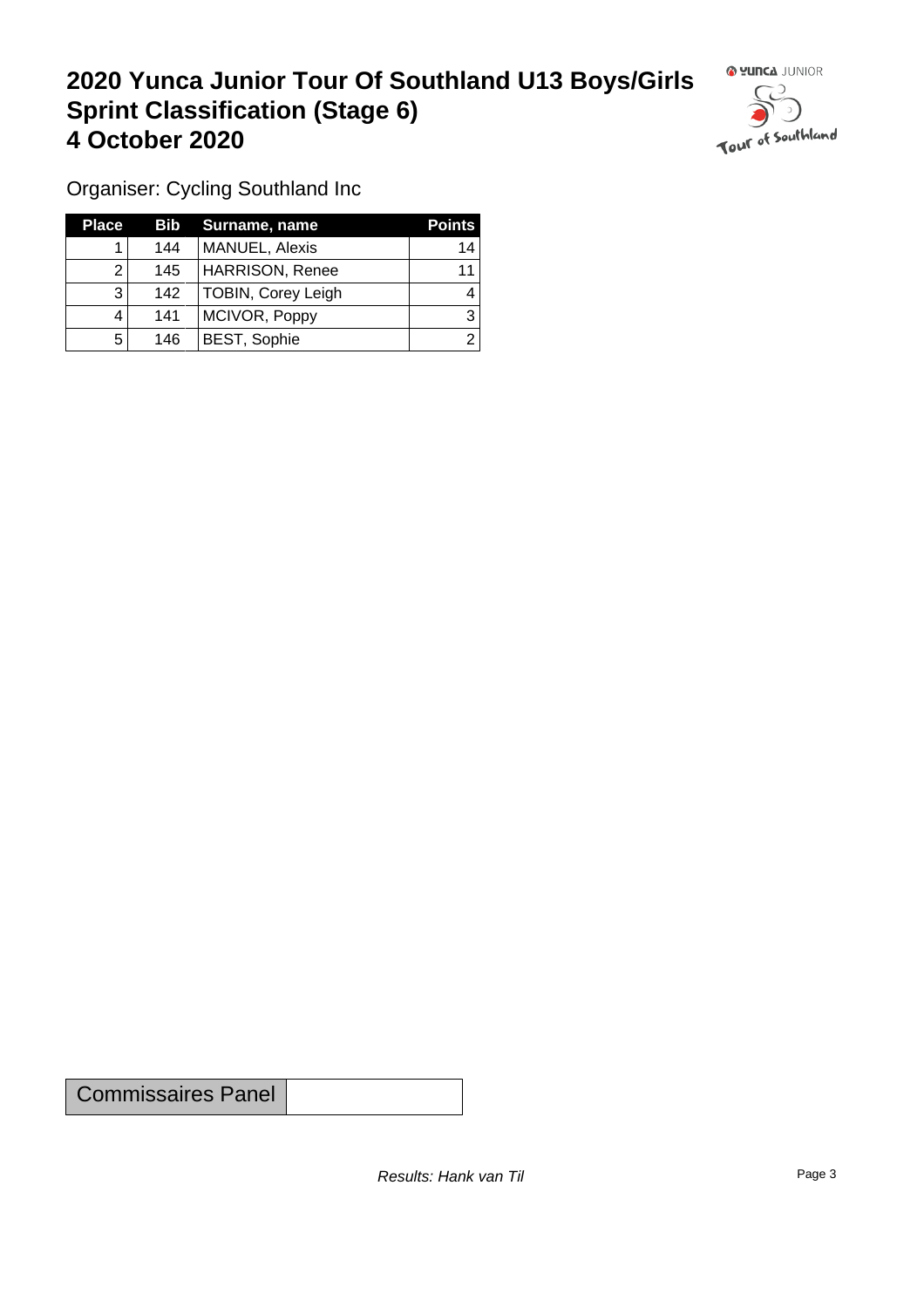### **2020 Yunca Junior Tour Of Southland U13 Boys/Girls KOM Classification (Stage 6) 4 October 2020**



Organiser: Cycling Southland Inc

| Place |     | <b>Bib</b> Surname, name | <b>Points</b> |
|-------|-----|--------------------------|---------------|
|       | 145 | HARRISON, Renee          | 14            |
|       | 141 | MCIVOR, Poppy            | 6             |
| 3     | 146 | <b>BEST, Sophie</b>      |               |
| Δ     | 144 | MANUEL, Alexis           |               |